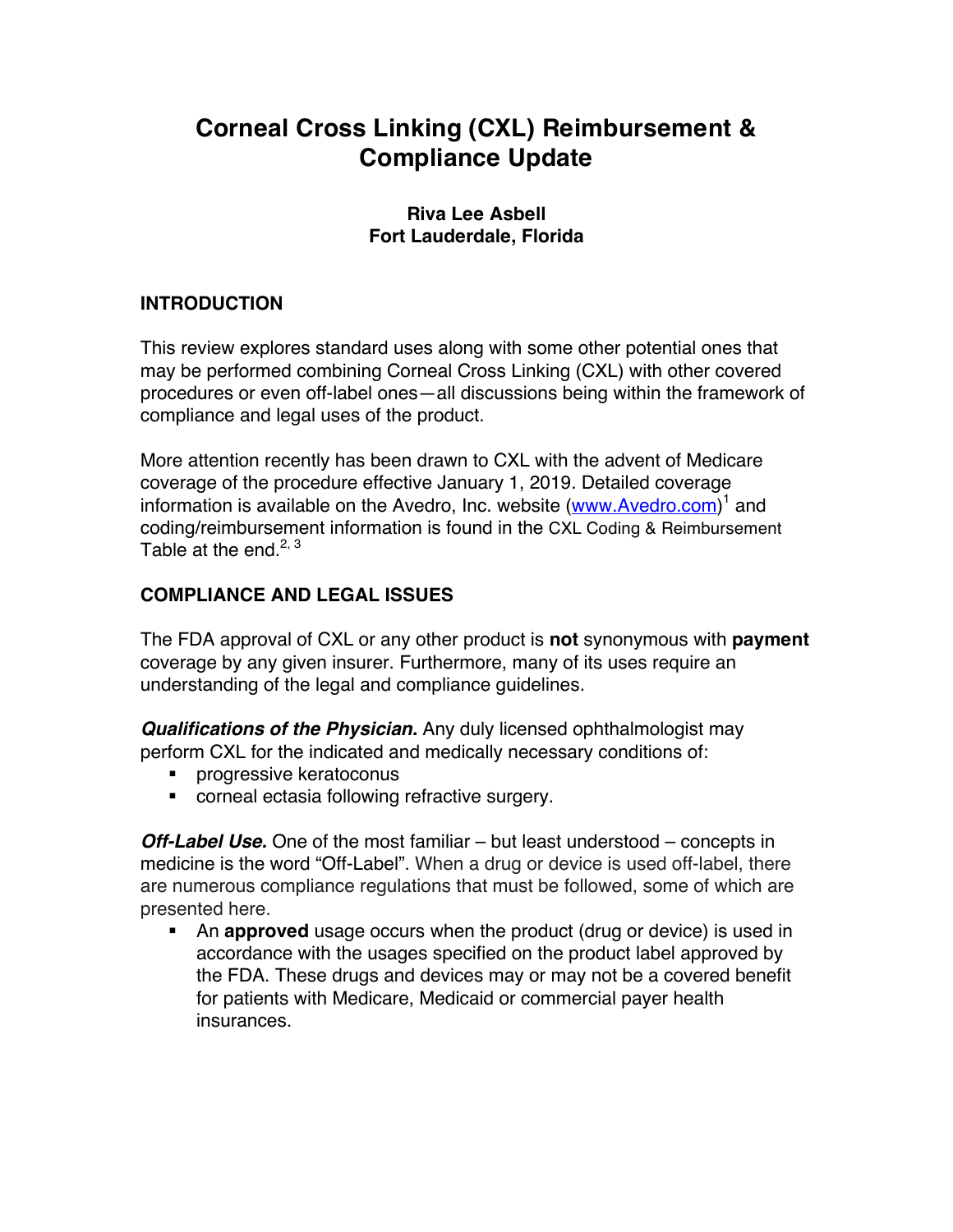- ! An **off-label use** is simply one wherein the product is used for treatment for a condition or usage **not approved by the FDA on the label** although the drug or device is FDA-approved for another indication. An off-label use of a FDA approved drug and/or device may be awarded coverage by Medicare or other insurer; however, *Medicare does not grant preapprovals*. For Medicaid and commercial payers, coverage is determined on a case-by-case basis. This coverage is normally facilitated by a peerto-peer discussion between the physician and the insurer's medical director and should include specifics regarding why that individual patient should be covered in terms of clinical management.
- ! A **non-approved** medical product is one that **does not have approval, clearance or licensure from the FDA to be marketed**. A non-approved medical product(s) will not be paid for by any payer in the USA, and if knowingly submitted for payment, could be considered insurance fraud.

**Informed Consent**. When a drug or device is used off-label, it is mandatory that a **separate informed consent** be used that specifies it is being used as such. OMIC has a sample form on its website (http://www.omic.com/informed-consentfor-off-label-use-of-a-drug-or-device/). In the event of risk management events, such as malpractice lawsuits, the physician is not protected without it.

Example: The FDA has approved CXL **only** for use with removal of the epithelium (epithelium-off procedure). **An epithelium-on procedure would be considered off-label**, thus requiring **both** an informed consent for off-label use as an off-label procedure and a second informed consent for the CXL procedure itself. If **non FDA-approved drugs and/or devices** are used then the procedure actually becomes an illegal one!

Furthermore, off-label usage of a device or drug is generally non-covered in terms of payment, with occasional notable exceptions, for specific uses specified by the insurer, such as the use of Avastin for treatment of wet macular degeneration…but that also went through a period of noncoverage for some Medicare carriers until it was approved for payment.

*FDA Approved CXL Products*. Only the FDA-approved Avedro, Inc. products (Photrexa Viscous, Photrexa, and the KXL system) may be used. Any other products, such as compounded drugs or drugs imported from another country, may never be used. In addition, the above-named Avedro, Inc. products have orphan drug status signifying that for seven years from issuance (April 15, 2016 in this case) the company has exclusive rights for marketing the drug and that the FDA may not approve another drug application within that time frame that uses the same drug (riboflavin) for the same indications.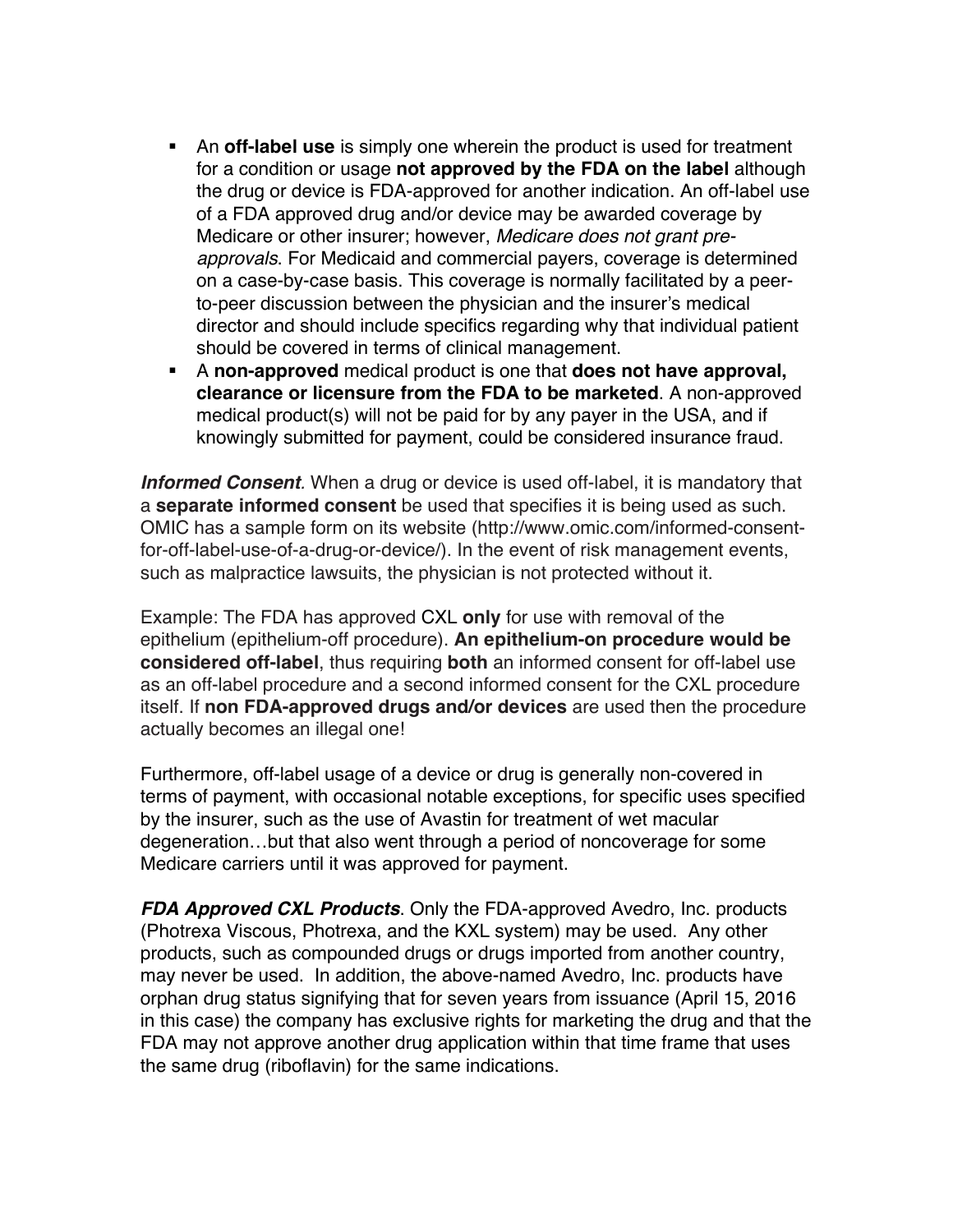## **THE FUTURE**

As the anterior segment fields are merging, there very well may be a time in the not-so-distant future when combination surgeries such as insertion of Intacs + CXL are performed. Various other anterior segment procedures may also become candidates for combination surgery with CXL. Let's see what the future brings!

#### **References:**

1. Avedro, Inc.: https://avedro.com/wp-content/uploads/2019/04/MA-00644C\_Comprehensive-Billing-Guide\_04.11.2019.pdf (Accessed May 17, 2019) 2. American Society of Cataract and Refractive Surgery: http://ascrs.org/Corneal\_Cross\_Linking\_Billing\_Guidelines (Accessed May 17, 2019) 3. FDA (Food and Drug Administration: https://www.accessdata.fda.gov/drugsatfda\_docs/nda/2016/203324Orig2s000Su mR.pdf (Accessed May 17, 2019)

*CPT codes ©2018 American Medical Association*

[Note: CXL Coding & Reimbursement Table follows on the next page]